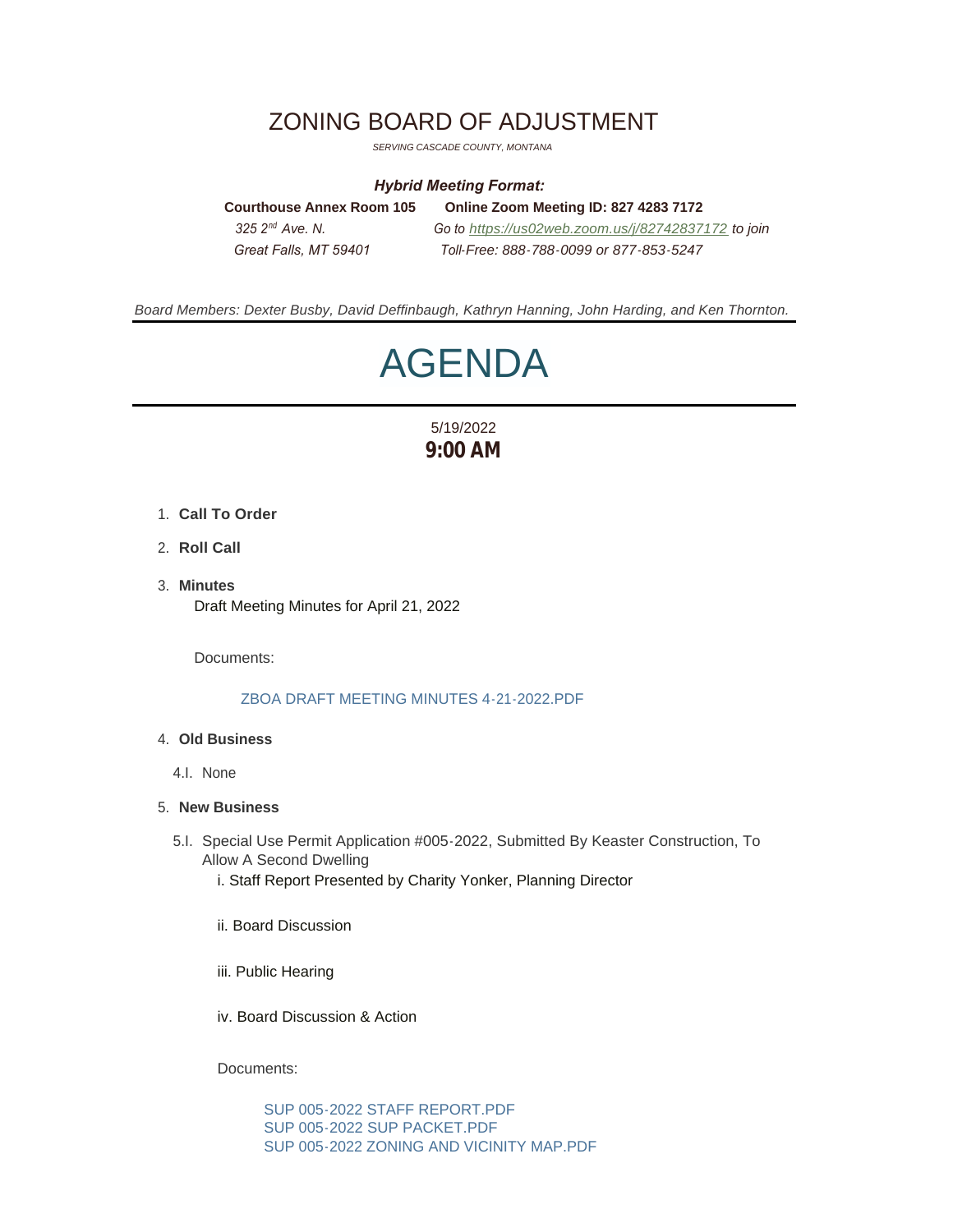#### [SUP 005-2022 ZONING PROVISIONS.PDF](https://www.cascadecountymt.gov/AgendaCenter/ViewFile/Item/652?fileID=17140)

- 5.II. Special Use Permit Application #006-2022, Submitted By Missouri River Trucking & Excavating, Inc For A Quarry
	- i. Staff Report Presented by Kevin Angland, Planner
	- ii. Board Discussion
	- iii. Public Hearing
	- iv. Board Discussion & Action

Documents:

[SUP 006-2022 STAFF REPORT FINAL.PDF](https://www.cascadecountymt.gov/AgendaCenter/ViewFile/Item/812?fileID=17141) [SUP APP 006-2022 MRTE.PDF](https://www.cascadecountymt.gov/AgendaCenter/ViewFile/Item/812?fileID=17142) [VICINITY MAP.PDF](https://www.cascadecountymt.gov/AgendaCenter/ViewFile/Item/812?fileID=17143) [ZONING MAP.PDF](https://www.cascadecountymt.gov/AgendaCenter/ViewFile/Item/812?fileID=17144) [SITE PLAN.PDF](https://www.cascadecountymt.gov/AgendaCenter/ViewFile/Item/812?fileID=17145) [APPLICABLE REGULATIONS.PDF](https://www.cascadecountymt.gov/AgendaCenter/ViewFile/Item/812?fileID=17146) [KEVIN MAY - MS4 REVIEW.PDF](https://www.cascadecountymt.gov/AgendaCenter/ViewFile/Item/812?fileID=17147) [RUSS BARRETT- ADJACENT OWNER OPPOSITION COMMENT.PDF](https://www.cascadecountymt.gov/AgendaCenter/ViewFile/Item/812?fileID=17148)

- 5.III. Special Use Permit Application #007-2022, Submitted By Hugh Jacoby To Allow A Second Dwelling
	- i. Staff Report Presented by Kevin Angland, Planner
	- ii. Board Discussion
	- iii. Public Hearing
	- iv. Board Discussion & Action

Documents:

[SUP 07-2022 JACOBY - STAFF REPORT\\_ FINAL.PDF](https://www.cascadecountymt.gov/AgendaCenter/ViewFile/Item/813?fileID=17149) [007-2022 SUP APP JACOBY.PDF](https://www.cascadecountymt.gov/AgendaCenter/ViewFile/Item/813?fileID=17150) [VICINITY MAP.PDF](https://www.cascadecountymt.gov/AgendaCenter/ViewFile/Item/813?fileID=17151) [ZONING MAP.PDF](https://www.cascadecountymt.gov/AgendaCenter/ViewFile/Item/813?fileID=17152) [ZBOA SECTIONS SUP 007-2022.PDF](https://www.cascadecountymt.gov/AgendaCenter/ViewFile/Item/813?fileID=17153) [KEVIN MAY - MS4 REVIEW.PDF](https://www.cascadecountymt.gov/AgendaCenter/ViewFile/Item/813?fileID=17154)

#### **Board Matters** 6.

MACo Board/Land Use Training Friday, June 17, 2022, 10 am--4 pm

RSVP to [\[EMAIL PROTECTED\]](https://www.cascadecountymt.gov/cdn-cgi/l/email-protection#3d5e5344525356584f7d5e5c4e5e5c59585e52485349445049135a524b) by June 10, 2022, at 5 pm

- **Public Comments On Other Matters Within The Board's Jurisdiction** 7.
- **Adjournment** 8.